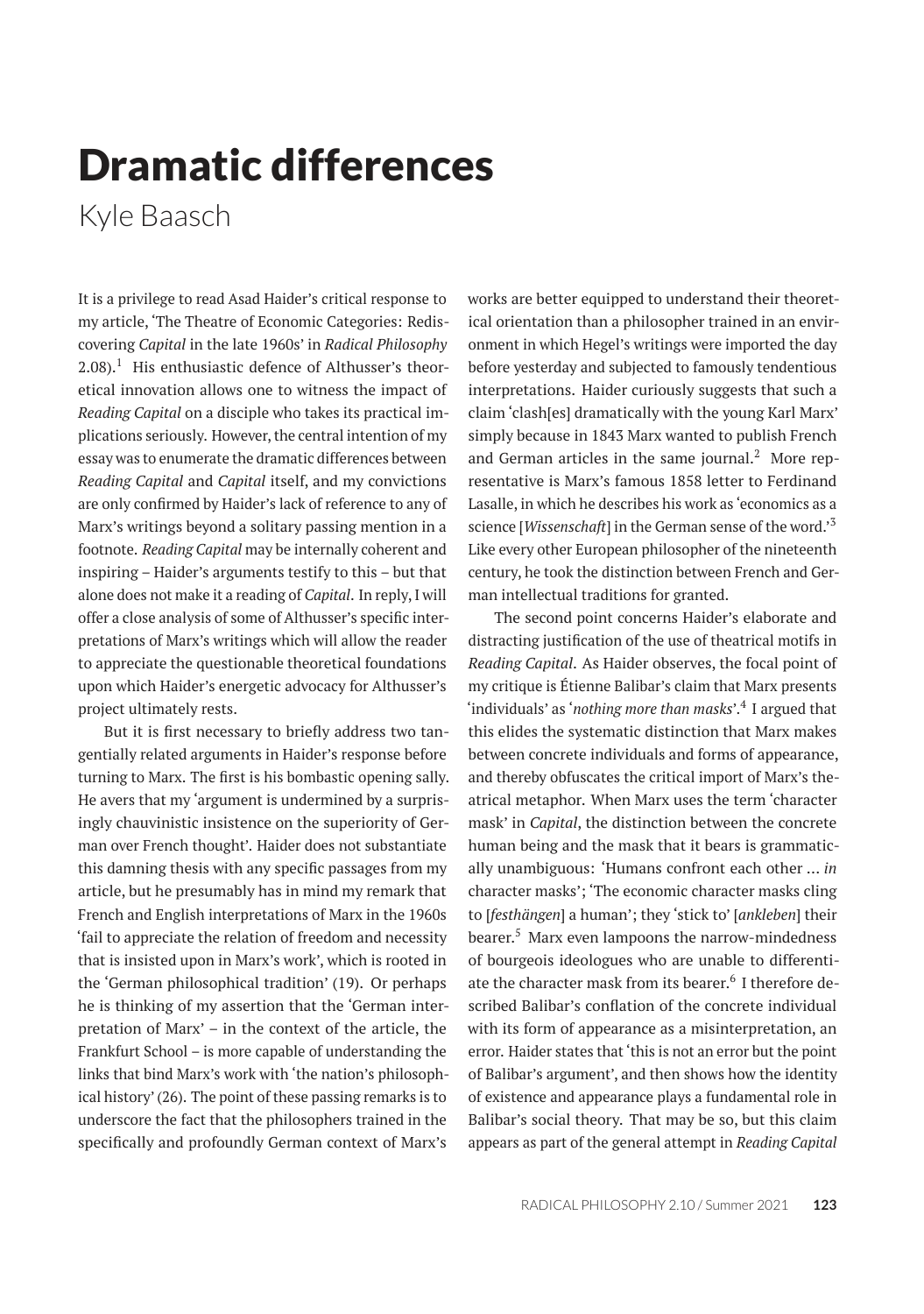to rescue Marx's writings from a century of misinterpretation. Unless it is textually substantiated, it deserves to be called an error.

Haider then provides an illuminating conceptual history of the 'mask'. There is much sleight of hand in this section of his argument. His intention is to establish the philological connection between 'person' and 'mask' in order to undermine my claim that 'there has to be an underlying person who *wears* a mask.' This would be persuasive if this were my claim. However, I state, 'it is as wearers of masks that *individuals* confront one another on a market, which suggests that *individuals* are not identical with these masks' (21; emphasis added). Crucially, my entire paper rests upon this distinction between the concrete individual and its mask, not the person and the mask, rendering much of Haider's argument irrelevant. Furthermore, his philological illustrations are oddly chosen. He notes, for example, that Thomas Hobbes developed a theory of the 'person' as a representative who acts on behalf of another. This, according to Haider, 'dismantles our common sense that empirical individuals adopt discrete masks … our faces are already masks.' But Hobbes' point is precisely the opposite: his theory of representation is built upon the distinction between the 'natural person' – the empirical individual who is the author of their own words – and the 'artificial person', who represents others. Hobbes' social contract theory would not make any sense if it were not possible to distinguish between these two kinds of persons.

It is a mistake to try to map these early modern political categories onto Marx's work, since it encourages one to assume that the central question animating academic discussions of Marx today concerns whether or not individuals who carry out modern social processes are the 'authors' of the latter. No serious reader of Marx would argue this. The fact that individuals are *not* the authors of society, that modern society develops through what Marx calls natural-spontaneous [*naturwüchsige*] processes, was a methodological point of departure for the Frankfurt interpretation of Marx in the 1960s. As Marx makes clear in the *Grundrisse*, the capitalist social totality arises out of 'the mutual influence of conscious individuals on one another', and yet these interactions 'produce an *alien* social power standing above them, produce their mutual interaction as a process and power independent of them.'<sup>7</sup> Bourgeois society as an organic totality has a life

of its own, as it were; it exercises explanatory priority over the individuals who paradoxically bring it into existence through their conscious practical activity. This distinction between the efficient and final causes of social action is already common in Scottish Enlightenment philosophy and Hegel's social theory.

The question that distinguishes the Frankfurt and Parisian interpretations of Marx is whether a society that unfolds independently of individuals, who are conditioned by society to recognise themselves as the cause of their actions, should be seen as an immanent contradiction or an insoluble disparity between 'the imaginary' and 'the real'. This is a dramatic difference, and Marx's own position is unambiguous. He describes bourgeois society as 'a social formation in which the process of production has mastery over men, instead of the opposite.'<sup>8</sup> The 'alien and independent character' that society assumes in relation to individuals proves that they 'are still engaged in the creation of the conditions of their social life' and have thus 'not yet begun ... to live it.'<sup>9</sup> Marx laments that the 'point of departure' in modern society is a 'power over the individuals which has become autonomous' instead of the 'free social individual'.<sup>10</sup> When the latter is the point of departure, 'the shape of the social labour process casts off its mystical veil of fog.' The relations between individuals become 'transparent in their simplicity'. $11$ 

Althusser consistently rejects these remarks found on every other page of the mature Marx as naïve, ideological, unscientific. In Haider's words, these remarks endorse a'fantasy of the transparency of social relations', or a 'pre-Hegelian, quasi-Rousseauian notion'. On the contrary, this recurrent tension between the social structure and the broken promise it conditions is what constitutes Marx's critique of political economy as an 'immanent critique', whose formula, as Rahel Jaeggi explicates it in her recent work, 'takes as its starting point the claims and conditions posited together with a form of life; it responds to the problems and crises that arise in this context, and it derives from this in particular the transformative potential that goes beyond the practices in question and seeks to transform them.<sup>'12</sup>

The transformative potential in Marx's work consists in the fact that it treats the 'alien social power' that confronts the individuals in bourgeois society as something that is both conditioned by the forms of interaction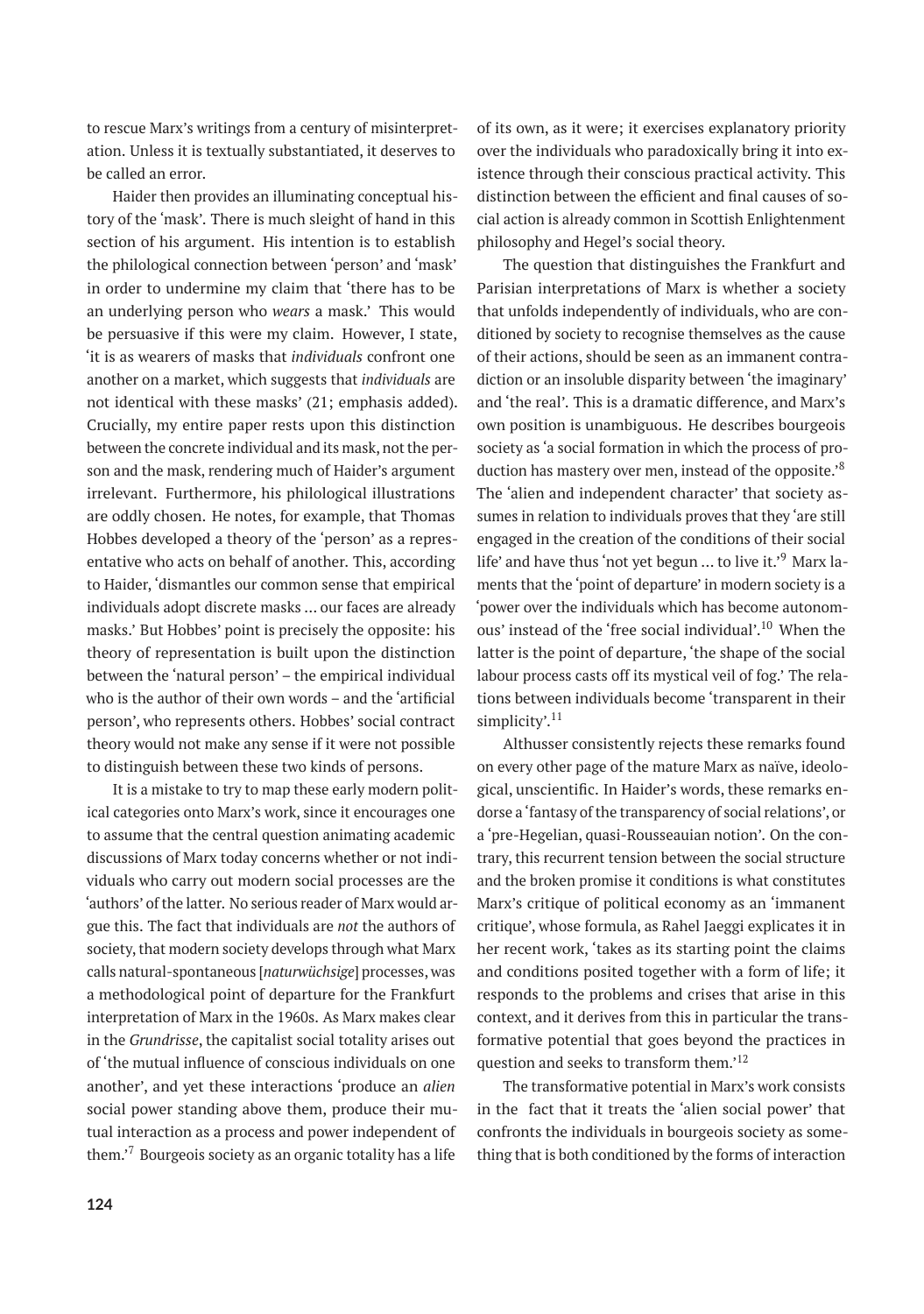

within this society – namely, a society organised around free commodity exchange – *as well as* an impediment to the realisation of the robust criterion of freedom with which this society justifies its own existence. When freedom as a norm in bourgeois society is confronted with the illumination its own structural impossibility, the attendant dissatisfaction becomes a potential ferment of social transformation.

Haider is right to draw attention to Althusser's novel conception of historical time and structural causality, which are not given careful consideration in my essay, for this is where the chasm that separates *Reading Capital* from Marx's writings is most obvious. Althusser substantiates these ideas with the assistance of quotations from Marx's introduction to the *Grundrisse*, and it is thus worth examining these passages in detail in order to further determine why the 'idiosyncratic understanding of Hegel' that I attribute to the Frankfurt School 'should be accepted as more legitimate than Althusser's far more delimited reading.'

In the section of this introduction titled 'The Method

of Political Economy', Marx addresses the distinction between the scientific investigation of economic categories [*Forschung*] and the logical presentation of the latter [*Darstellung*]. The import of this distinction arises from the fact that the complex categories that the researcher encounters at the end of a process of progressive conceptual abstraction are in fact logical presuppositions of the seemingly more basic categories encountered at the outset of research. The result of this process, the 'thoughttotality' [*Gedankentotalität*], or the intellectual grasp of the whole of society, 'appears in the process of thinking, therefore, as a process of concentration, as a result, not as a point of departure, even though it is the point of departure in reality and hence also the point of departure for observation and conception.'<sup>13</sup> This entire section of the *Grundrisse* is clearly modelled on the introduction to Hegel's *Philosophy of Right*, in which Hegel justifies his phenomenological presentation of categories: 'What is actual, the shape which the concept assumes, is … from our point of view only the subsequent and further stage, even if it should itself come first in actuality.'<sup>14</sup> For Marx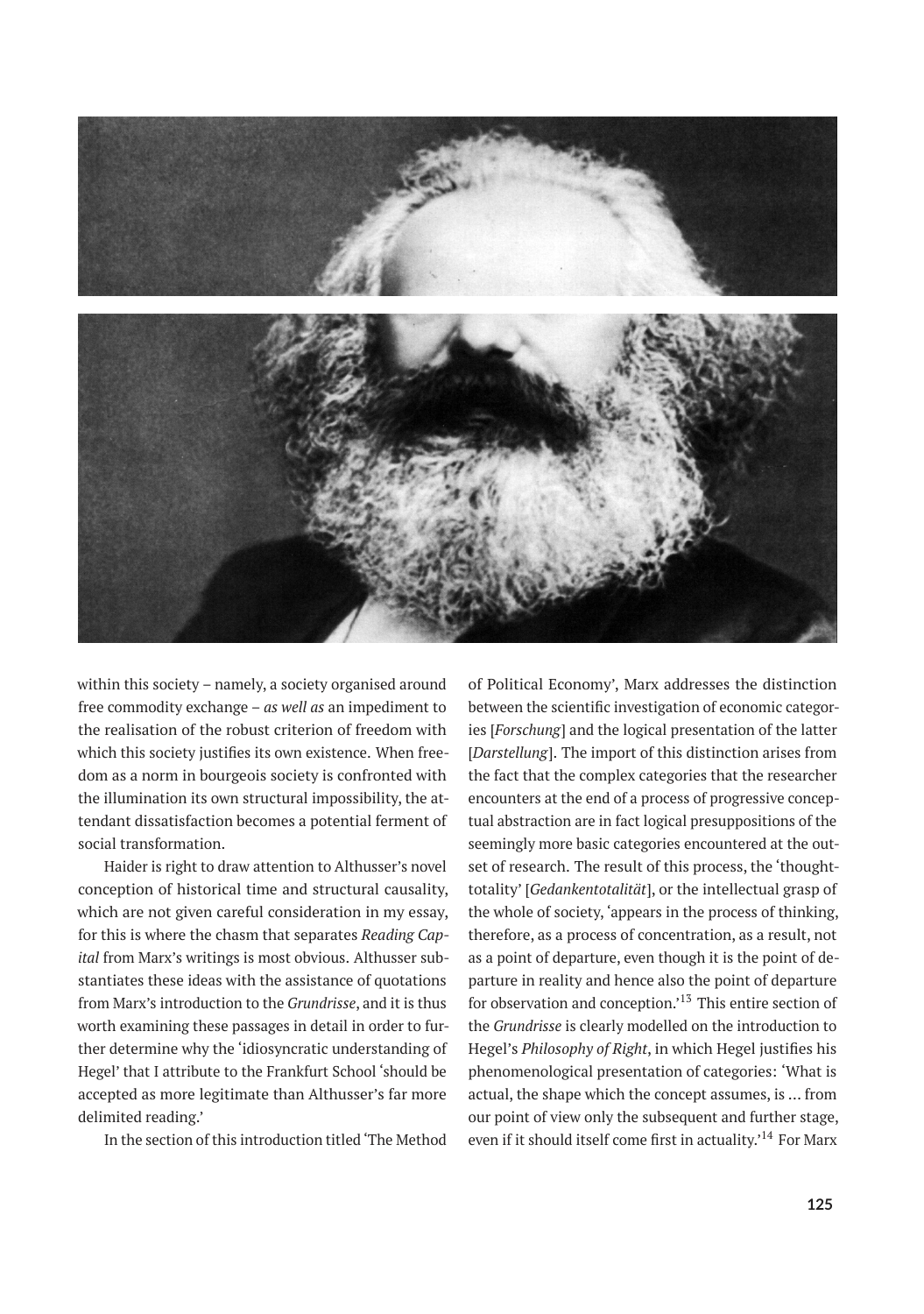as for Hegel, the goal is to understand all of the 'inner connections' of the social organism so that it 'appears as if we have before us an *a priori* construction'.<sup>15</sup> Despite this affinity, Marx criticises Hegel's overestimation of thought as such – hyperbolically, but that is neither here nor there – and emphasises that in his own method, 'the real subject [*das reale Subjekt*]', namely society as self-developing organic whole, 'retains its autonomous existence outside the head just as before', and 'must be kept in mind as a presupposition'.<sup>16</sup>

This point is banal. It was a commonplace in nineteenth-century German historiography to foreground the *hiatus irrationalis* that separates the historical entity as it is in-itself from the researcher's conceptual reconstruction of the latter. One thinks of Max Weber's later definition of an 'ideal-type' as a 'thought construct' [*Gedankenbild*] which 'cannot be found empirically anywhere in reality'.<sup>17</sup> But Althusser, interpreting this page of the *Grundrisse*, has hallucinations of Spinoza, and calls upon this vision as evidence for the lack of continuity between Hegel and Marx. 'Spinoza warned us that the *object* of knowledge or essence was in itself absolutely distinct from the *real object*', Althusser writes, astonishingly and inexplicably mistranslating Marx's 'the real subject' as 'the real object' [*l'objet réel*] and thus misunderstanding the entire point of Marx's critique of Hegel.<sup>18</sup> Althusser continues: 'for, to repeat [Spinoza's] famous aphorism, the two objects must not be confused: the *idea* of a circle, which is the *object* of knowledge, must not be confused with the circle, which is the *real object*'.<sup>19</sup> Althusser has in mind a scholium in the *Ethics* in which Spinoza develops his theory of attributes. It states:

Thinking substance and extended substance are one and the same substance, comprehended now under this attribute, now under that. … For example, a circle existing in Nature and the idea of the existing circle—which is also in God—are one and the same thing, explicated through different attributes.<sup>20</sup>

It appears that Althusser does not understand the basic principles of Spinoza's metaphysics. Spinoza does not claim that things comprehended under the attribute of extension are more 'real' than things comprehended under the attribute of thought; the intention of his philosophical treatise is to show that thought and extension, which for Descartes were discrete substances, are in fact two ways of perceiving one and the same thing. But more

importantly, Marx's conception of the capitalist totality as an organic whole – a 'real subject' encompassing a complex interconnection of political institutions, social relations and economic transactions – has nothing to do with what Spinoza intends by the attribute of 'extension'. Althusser's forced connection is like someone trying to explain climate change by arguing that the earth revolves around the sun. $21$ 

Marx's other intention in this methodological section of the *Grundrisse* is to explain the counterintuitive relationship between the historical development of economic categories and the order of their logical priority in modern, bourgeois society. Marx notes, for example, that landed property is a feature of many different modes of production, and that this therefore seems like a reasonable starting point in elucidating the economic complexity of bourgeois society. However, the progression of modes of production do not follow in an accretive manner, such that a category like landed property would remain a bedrock of later modes, but rather the structure of the contemporary mode of production exercises logical priority over the economic categories handed down from earlier stages. This is what Marx means when he writes that the logical sequence of economic categories is 'precisely the opposite' of their historical emergence.<sup>22</sup> Marx concludes this point by stating, 'in all forms of society there is one specific kind of production which predominates over the rest, whose relations thus assign rank and influence to the others. It is a general illumination which bathes all the other colours and modifies their particularity. It is a particular ether which determines the specific gravity of every being which has materialised within it. $2^3$ 

Althusser cites the first of these three sentences, with its reference to 'rank and influence', to justify his fanciful theory of a non-Hegelian whole: a 'decentred' structure with 'levels' or 'regions', each with its own 'peculiar time'. Each of these levels, among which one finds 'the political superstructure', 'philosophy', 'aesthetic productions' and 'scientific formations', is 'relatively autonomous' and each thus contains its own 'historical existence' which is 'punctuated with peculiar rhythms'. These different levels are related to each other according to 'a certain type of articulation of the whole' in its 'articulated decentricity'.<sup>24</sup> These are the passages to which Haider refers when he endorses Althusser's 'theory of disloca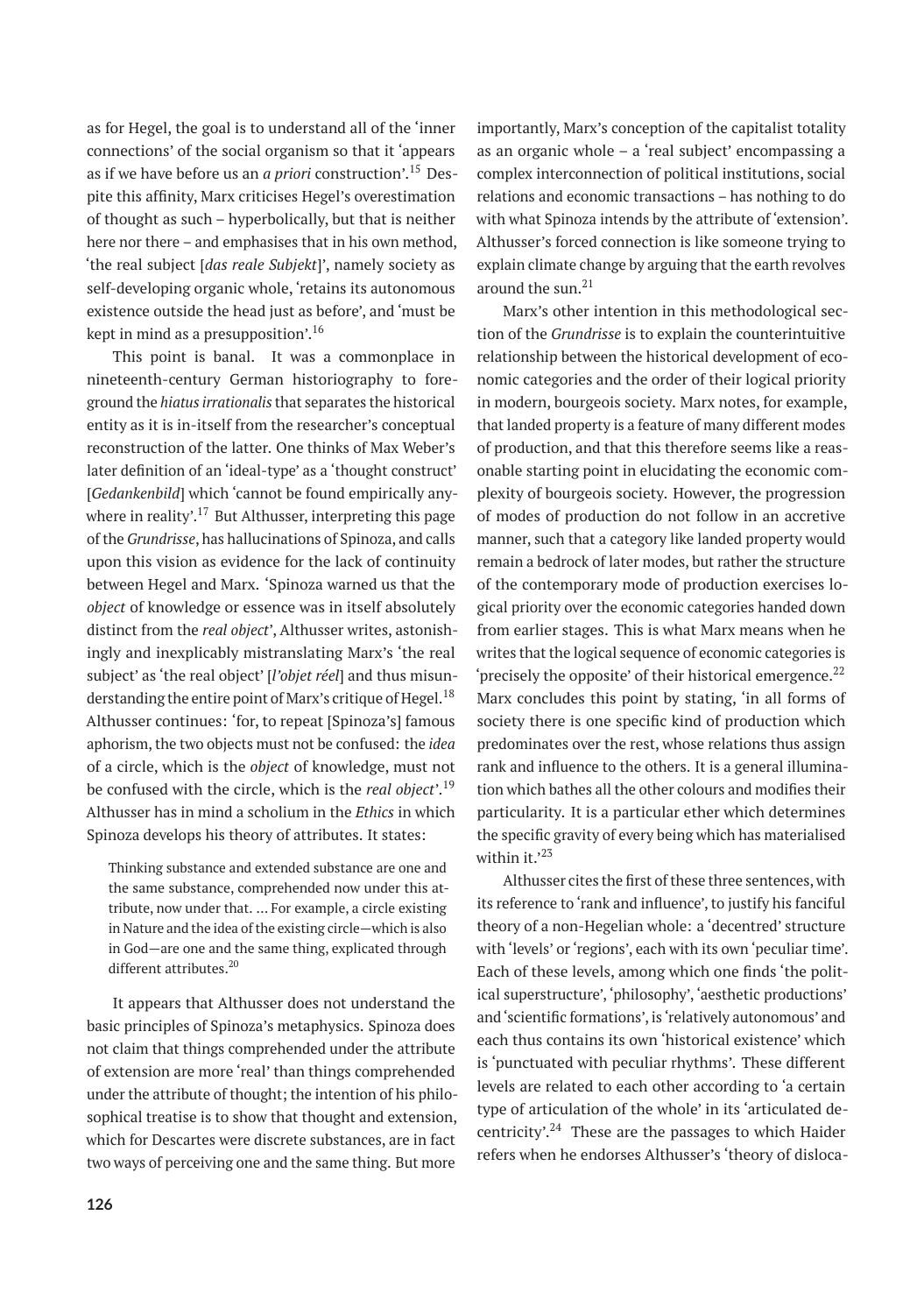tions between temporalities'. It is hard to know how to evaluate what is essentially a creative writing exercise. Nothing in Marx's text lends credence to this vision of intertwined spheres of cultural production with polyrhythmic temporalities, and Haider follows Althusser's lead by enthusiastically repackaging these ideas without providing any evidentiary textual sources that would lend to support to this interpretation.

Marx's simple but profound point suggests the opposite: 'capital is the all-dominating economic power of bourgeois society', and therefore all other economic categories in modern society must be subsumed under its logic.<sup>25</sup> Indeed, how does Althusser account for Marx's evocative description of the capitalist mode of production as an'ether' which'determines the specific gravity of every being which has materialised within it'? This would seem to deprive 'scientific formations', 'aesthetic productions' and whatever else might be considered of their relatively autonomous rhythm; it would seem to suggest nothing other than an 'expressive totality'. Althusser responds by lamenting that Marx was not able to complete his scientific achievement 'without completely avoiding a relapse into earlier schemata'.<sup>26</sup> Althusser's reading of Marx proudly endorses one sentence for every two sentences that are deemed anachronistic because they do not conform to the Parisian scientific paradigm of the 1960s.

A necessary consequence of this rejection of 'expressive causality' is Althusser's inability to relate the dramatic texture of modern life to the economic structure of the whole. Adorno was attracted to the concept of the 'character mask' because it grounds the universality of being-for-another – the performative character of modern life – in the universality of commodity exchange. $^{27}$ Althusser and his collaborators, in their attempt to extract a general scientific theory from *Capital*, sacrifice this historically contingent nature of Marx's critical concepts in order to make transhistorical claims about existence and appearance. What then is the point of reading Marx? Haider aspires to something like a Marxian cultural criticism when he writes: 'As an already existing person, I put a mask endowed with its own autonomous existence on my already existing face, to work, purchase commodities, or perform in a play.' But this still lags considerably behind the calibre of analysis that is possible when one seriously examines Marx's development

of capitalist forms of appearance.

When I go to 'purchase commodities', for example, at a grocery store, I appear to the personification of capital – the hierarchy of managers employed in the capitalist's stead – as the bearer of money. This causes all of the higher-level employees at the store to eye me with an artificially obsequious gaze, which reciprocally colours my self-understanding with entitlement. I do not appear as the bearer of money to the checkout operator – it is her boss to whom she sells her services – but in the mask of surveillance, indirectly connected to her employer through the feedback channels available to me if I choose to vent my dissatisfaction with her performance. The mediation of our social interaction by the logic of the modern capitalist enterprise is legible in her tone; it is why she says 'hello' with an adept synthesis of fear and gracious servility. It is also why, when I show up in her lane towards the end of her shift, she masks her frustration with a grimace of hospitality in the form of a cryptic and tight-lipped 'find everything okay?' to which I respond with a terse and apologetic'yes, thanks', pained by her dissimulated expression and wondering whether I still have time to choose another lane without arousing her supervisor's suspicion.

Society is nearly at the point of collapsing under the weight of anxiety concentrated in such moments of our lives. The aim of Critical Theory is to give society a push, or in the words of Marx, to 'shorten and lessen the birthpangs', to assist this ailing mode of production in its ever-miscarried generation of a new form of life. When Haider claims that 'an unsettling aspect of our "lived experience" is shock or disgust at the sight of a human face', he pulls from the playbook of mid-century existentialist kitsch in order to transfigure these birth-pangs into a transhistorical feature of the *conditio humana*.

It is time to give *Capital* another chance. This does not require that one harbour illusions about the capacity for individuals to spontaneously act; individuals who appear on the stage of modern history should still be treated as personifications of economic categories. But there is no reason that this treatment should fall short of the dynamic complexity that one finds in the description of characters who appear on the pages of a Virginia Woolf novel. Critical Theory begins in the checkout lane.

*Kyle Baasch is a PhD student at the University of Minnesota.*